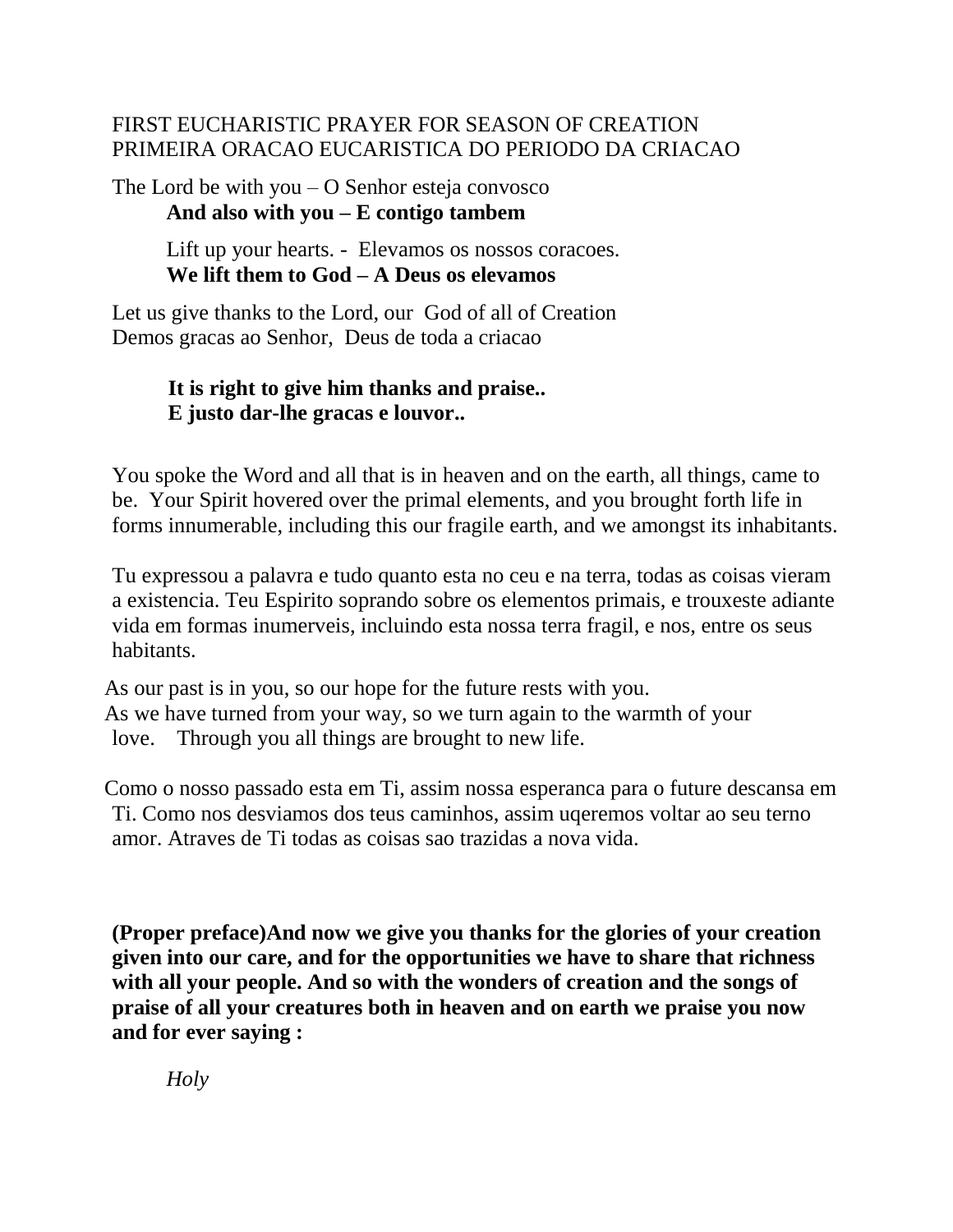*(Prefacio proprio)Assim, demos gracas pelas glorias da tua criacao dada ao nosso cuidado, e pelas oportunidades de partilhar tal riqueza com todo o teu povo. Assim com as maravilhas de toda a criacao e os hinos de louvor de toda tua criatura, no ceu e na terra, te louvamos, agora e sempre dizendo:*

#### *Santo…..*

In the night that Jesus was betrayed, he took bread, work of human hands, gift of our earth, and gave thanks to God. He broke the bread to speak to us of the breaking of his body upon the cross. He gave it to his friends and said: Take and eat, for this is my body which is given for you. Do this in remembrance of me.

Na noite em Jesus foi traido, tomou pao, trabalho das maos humanas, dom da nossa terra, e deu gracas a Deus. Ele partiu o pao para falar do partir do seu corpo sobre a cruz. Dando aos seus amigos disse: Toma e come, este e o meu corpo dado por vos. Fazei-o em memoria de mim.

He took the wine, work of human hands, gift of our earth, and gave thanks to God, Creator. He poured out the wine to speak to us of the pouring out of his blood. He gave it to his friends saying: This is my blood of the new covenant, shed for you and for all creation for the forgiveness of sins. Every time you drink of the wine, do this in remembrance of me.

Ele tomou o calice, trabalho das maos humanas, dom da nossa terra, e deu gracas a Deus, o Criador. Ele derramou o vinho para falar do derramamento do seu sangue. Ele deu aos seus amigos dizendo: Este e meu sangue da nova alianca, derramado por vos e por toda a criacao para o perdao dos pecados. Sempre que beberdes deste vinho, fazei –o em memoria de mim.

So we proclaim the mystery of faith

**Christ has died Christ is risen Christ will come again.**

Proclamemos o misterio de fe  **Cristo morreu Cristo ressuscitou Cristo voltara**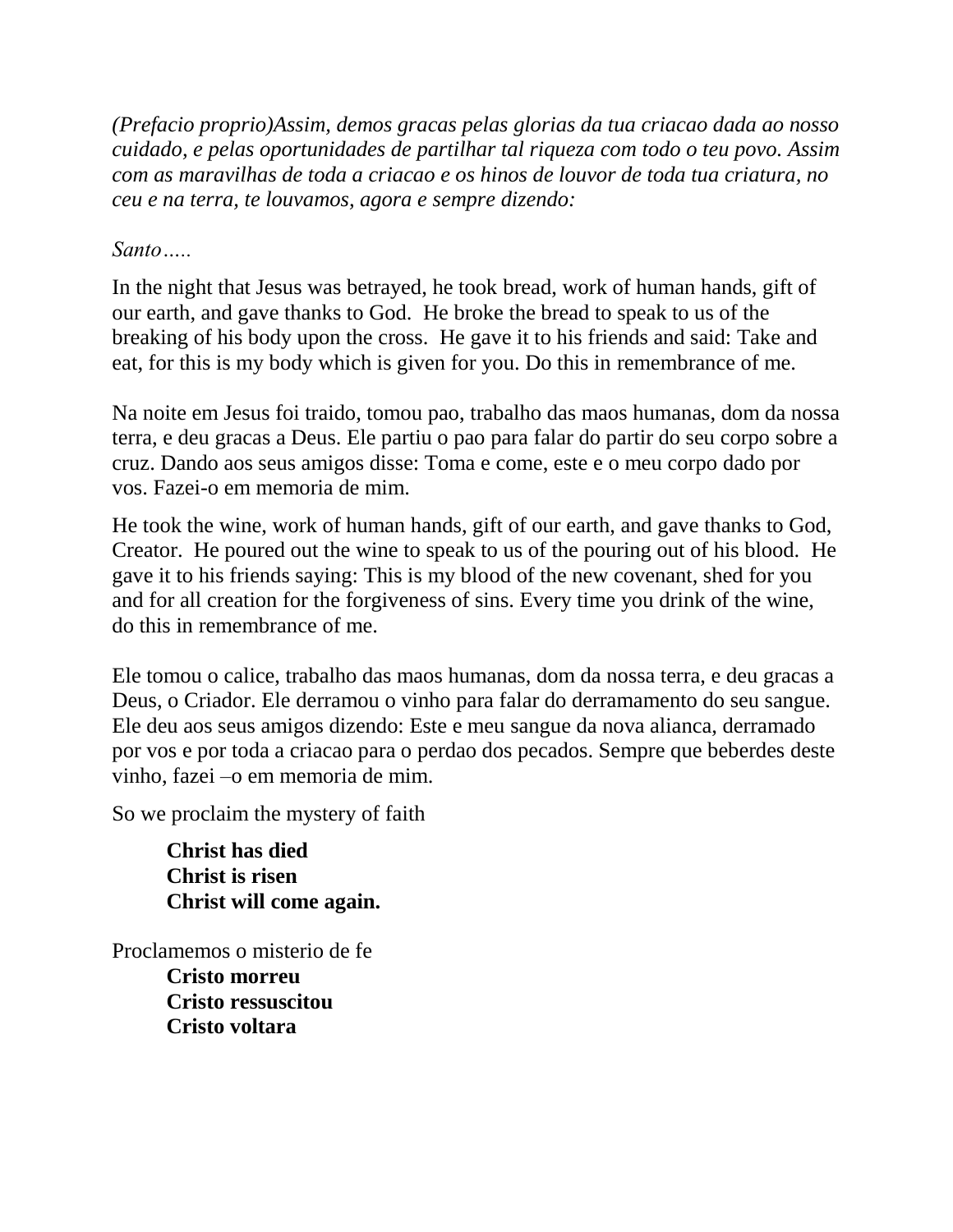Therefore God, we who seek your reconciliation; we who need reconciliation one with another; we who hope for reconciliation with all creation, draw close to this mystery.

In being broken, spilt and buried, life sprang forth again. In the breaking, there is an opening up; in the spilling, there are the roots of sharing; in death and burial, there is the seed of the new life to come.

Assim o Deus, nos que procuramos tua reconciliacao; nos que precisamos reconciliacao uns aos outros; nos que esperamos reconciliacao com toda a criacao, aproximamos a este misterio.

Em sermos quebrados, separados e interiados; a vida renasce denovo. Existe uma abertura quando quebrantados; e na separcao existem as raizes da partilha; e na morte e sepultura a semente de uma nova vida no porvir.

As we look in our world, in our lives, and in our hearts, for his second coming, keep us close to this vision that we have seen. Through the giving in the bread and wine, reconcile us to our world and give us the broken oneness, the spilt unity, and the buried resurrection by which we can restore your creation and fulfil your will. Enquanto olhamos no nosso mundo, nas nossa vidas, e nos nossos coracoes a sua segunda vinda, guarda-nos proximos a esta visao que nos vimos. Atraves do dar de pao e vinho, recilia-nos com o mundo, dando-nos a quebrada uniao; separada unidade e a sepultada ressureicao pela qual podemos restaurar a sua criacao e cumprir a tua vontade.

Send upon us, and upon all your creation, the life giving Spirit who first moved upon the waters of the deep. Stir in us the creative and redeem the destructive. Unite us with you through the body and blood of your Son, your Word made flesh as your Word has made flesh.

Envia sobre nos e sobre toda a tua criacao, o Espirito dador da vida que no principio moveu sobre as aguas. Move em nos o criativo e redime o destrutivo. Une-nos contigo ataraves do corpo e sangue do teu Filho, tua Palavra feita carne.

By whom, and with whom and in whom, in the unity of your Creative Spirit, with all that has been, is, and will be in your universe, we stand before you and worship you, God of all, in songs of everlasting praise,

# **Blessing and honour and glory and power be yours for ever and ever. Amen.**